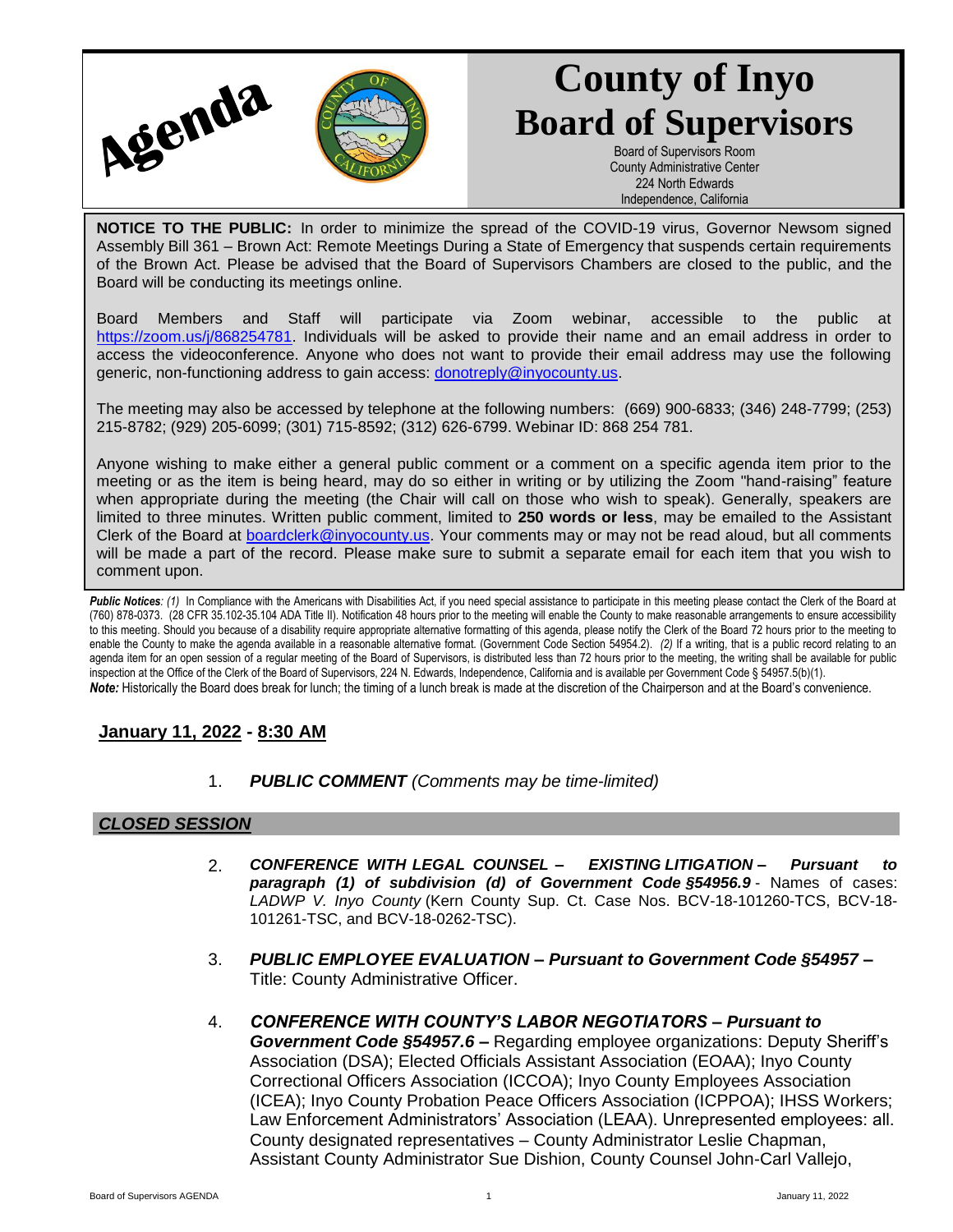Health and Human Services Director Marilyn Mann, and Chief Probation Officer Jeff Thomson.

*OPEN SESSION* (With the exception of timed items, all open-session items may be considered at any time and in any order during the meeting in the Board's discretion.)

### **10 A.M.** 5. *PLEDGE OF ALLEGIANCE*

- 6. *REPORT ON CLOSED SESSION AS REQUIRED BY LAW*
- 7. *PUBLIC COMMENT (Comments may be time-limited)*
- 8. *COUNTY DEPARTMENT REPORTS (Reports limited to two minutes)*
- 9. *EMPLOYEE SERVICE RECOGNITION -* The Board will recognize employees who have reached service milestones during the Fourth Quarter of 2021.

### *DEPARTMENTAL - PERSONNEL ACTIONS*

- 10. **Agricultural Commissioner - OVMAP -** Request Board find that, consistent with the adopted Authorized Position Review Policy: A) the availability of funding for the requested positions exists, as certified by the Agricultural Commissioner and concurred with by the County Administrator and Auditor-Controller; B) where internal candidates may meet the qualifications for the positions and the vacancies could possibly be filled through internal recruitment, open recruitment would be more appropriate; and C) approve the hiring of three (3) seasonal Field Assistants 01, Range 050PT (\$17.85 to \$21.71 per hour), from April 1, 2022 through September 29, 2022, contingent upon the adoption of the Fiscal Year 2022-2023 Budget.
- 11. **Health & Human Services -** Request Board approve the contract between the County of Inyo and Anna Scott for the provision of professional services as the Health and Human Services Assistant Director at Range 92, Step E, \$10,204 per month, effective January 20, 2022.
- 12. **Health & Human Services -** Request Board:
	- A) Approve the amended Registered Dietitian Nutritionist job description; and,
	- B) Change the Authorized Strength in the HHS Women, Infants, and Children (WIC), Eastern Sierra Area Agency on Aging (ESAAA), and Health programs by adding one Registered Dietitian Nutritionist at Range 74 (\$5,432 - \$6,604) and deleting one BPAR Registered Dietition Nutritionist at Range PT74 (\$31.34 - \$38.10/hr.) depending on the recruitment; and
	- C) Find that, consistent with the adopted Authorized Position Review Policy:
		- 1. The availability of funding for the requested position exists, as certified by the Health and Human Services Director and concurred with by the County Administrator, and Auditor-Controller; and
		- 2. Where internal candidates meet the qualifications for the position, the vacancy could possibly be filled through an internal recruitment; however, an external recruitment would be more appropriate to ensure qualified applicants apply; and
	- D) Approve the hiring of either one full-time Registered Dietitian Nutritionist at Range 74 (\$5,432 - \$6,604) or the hiring of one BPAR Registered Dietitian Nutritionist at Range PT74 (\$31.34 - \$38.10/hr).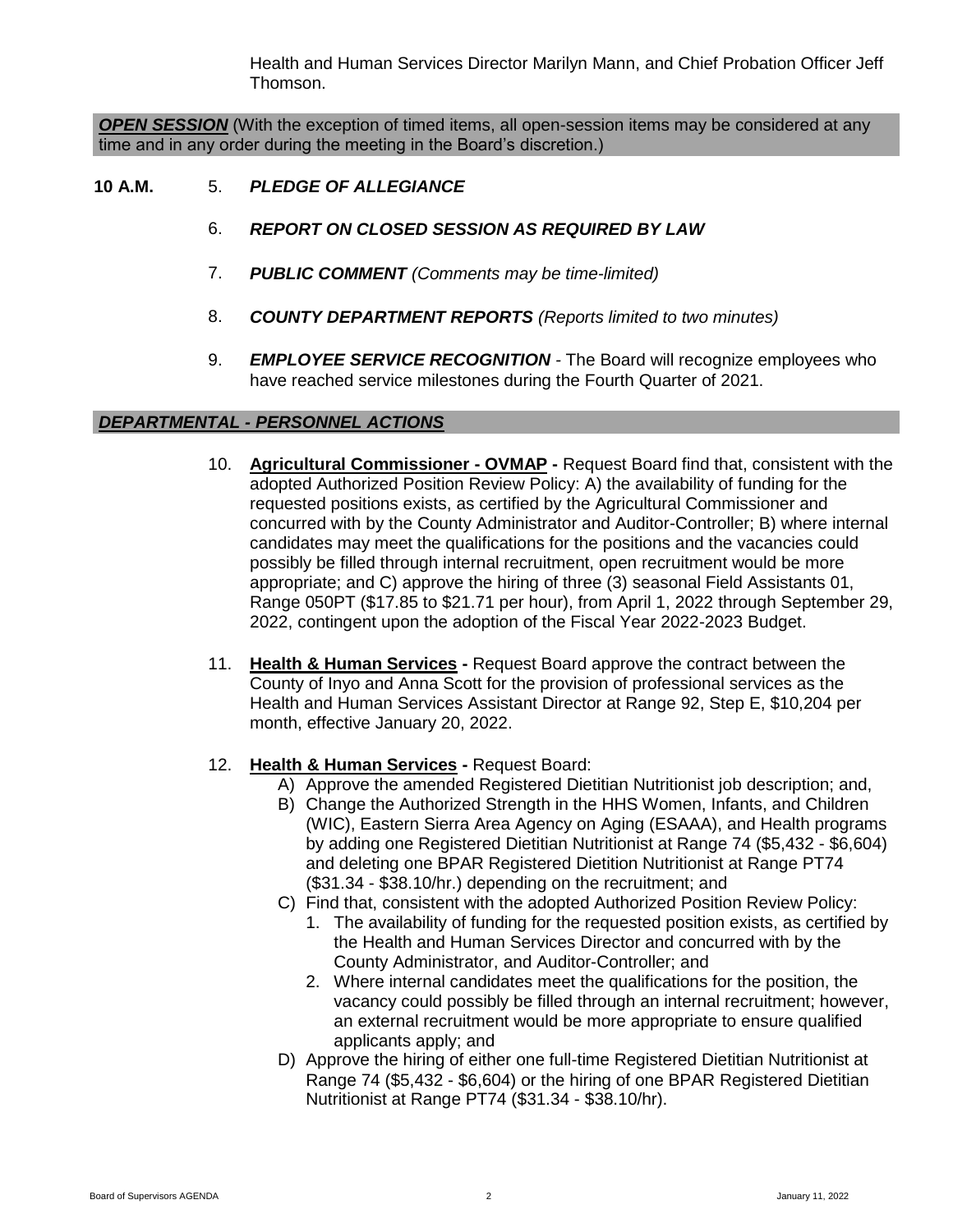- 13. **Health & Human Services - Behavioral Health -** Request Board approve the contract between the County of Inyo and Kimball Pier for the provision of professional services as the Deputy Director, Behavioral Health at Range 88, Step D, \$8,807 per month, effective January 13, 2022.
- 14. **Health & Human Services - Health/Prevention -** Request Board change the Authorized Strength in the Health and Human Services Department by reclassifying one (1) Limited Term Registered Nurse at Range 78 (\$5,971 -\$7,255) as a full-time, permanent Registered Nurse at Range 78 (\$5,971 - \$7,255).

*CONSENT AGENDA* (Items that are considered routine and are approved in a single motion; approval recommended by the County Administrator)

- 15. **County Administrator - Information Services -** Request Board authorize issuance of a Blanket Purchase Order in an amount not to exceed \$45,000, payable to Dell Marketing LP for the purchase of computer technology and related equipment.
- 16. **Health & Human Services -** Request Board authorize payment to the County Welfare Director's Association (CWDA) for dues for Fiscal Year 2021-2022 in an amount not to exceed \$21,666.00.
- 17. **Health & Human Services - Behavioral Health -** Request Board ratify and approve the appointment of Marilyn Mann, HHS Director, as the Interim Inyo County Alcohol and Drug Program Administrator consistent with California Health and Safety Code (HSC) Section 11800.
- 18. **Health & Human Services -** Request Board ratify and approve the appointment of Stephanie Tanksley, Senior Program Integrity and Quality Improvement Manager, as Privacy Officer for Inyo County for purposes of the federal Health Insurance Portability and Accountability Act (HIPAA), and the authorization for the Privacy Officer to modify and/or develop required processes and procedures necessary to comply with the HIPAA requirements.
- 19. **Health & Human Services - Health/Prevention -** Request Board approve Amendment A03 to the contract between the County of Inyo Department of Health and Human Services and California Department of Public Health (CDPH) for the California Women, Infants, and Children (WIC) Contract, adding \$5,000.00 to the base funding, changing the total amount to \$1,155,112.00 to better support the contractor's needs, contingent upon Board's approval of future budgets; and authorize the Chairperson to sign.

#### **DEPARTMENTAL** (To be considered at the Board's convenience)

- 20. **County Administrator -** Request Board hear a presentation regarding the American Rescue Plan Act funds allocated to Inyo County and discuss potential uses of the funding.
- 21. **Board of Supervisors -** Request Board: A) approve the 2022 Board of Supervisors committee assignments as recommended by the Chairperson; and B) for the purposes of Form 806 reporting, make separate motions for the following assignments:
	- 1. Eastern Sierra Transit Authority Board of Directors (two)
	- 2. Great Basin Unified Air Pollution Control District Board (two, plus an alternate)

3. Local Agency Formation Commission (two, plus an alternate) *(Recommendations for appointment will be made during the discussion.)*